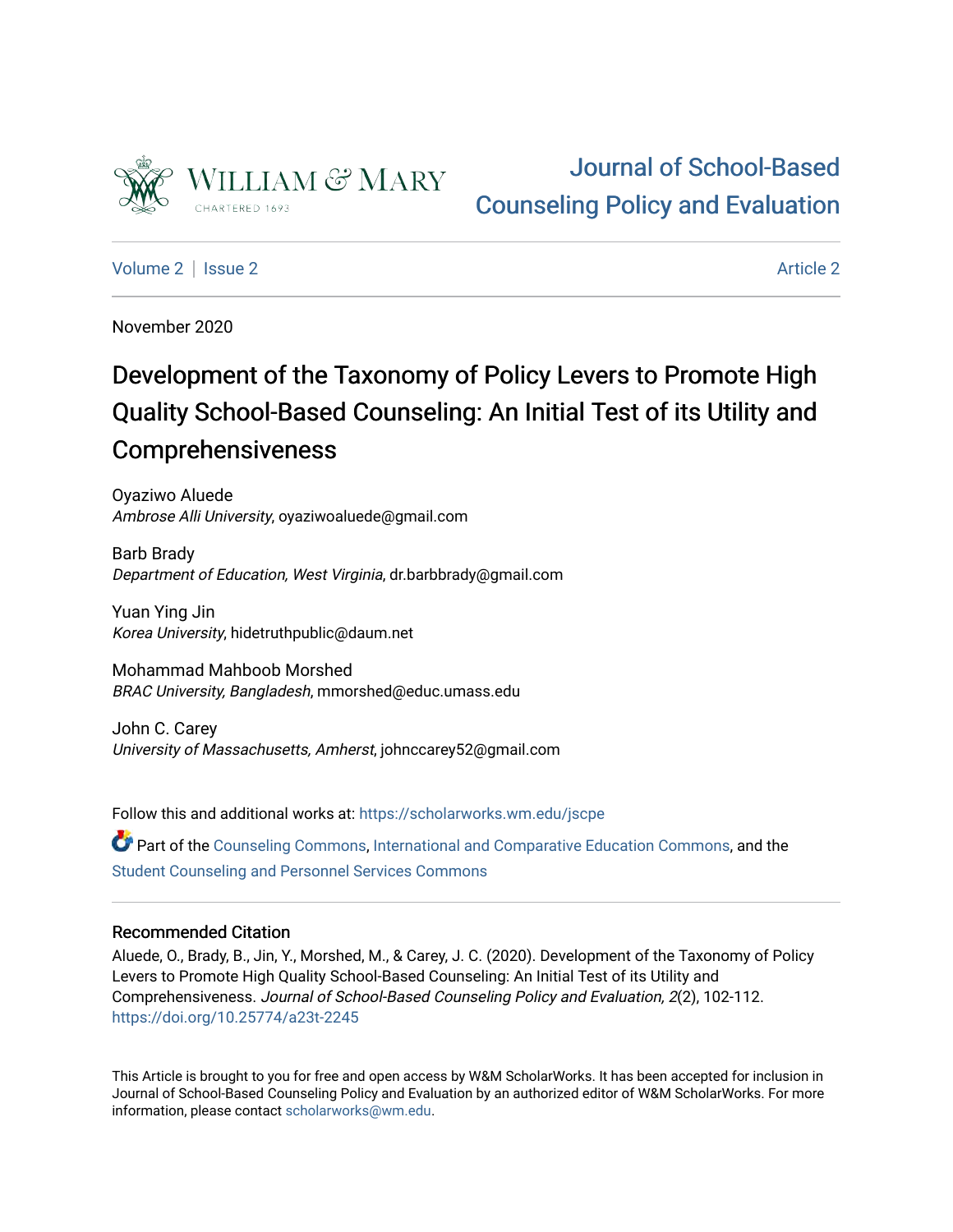# Development of the Taxonomy of Policy Levers to Promote High Quality School-Based Counseling: An Initial Test of its Utility and Comprehensiveness

Oyaziwo Aluede

Ambrose Alli University, Ekpoma, Edo State, Nigeria

Barbara Brady Consultant and former West Virginia State School Counseling Coordinator

> Yuan Ying Jin Korea University, Seoul, South Korea

> Mohammad Mahboob Morshed BRAC University, Dhaka, Bangladesh

> John C. Carey University of Massachusetts, Amherst

#### **Abstract**

This article is the second of a two-part series that describes the development of the *Taxonomy of Policy Levers to Promote High Quality School-Based Counseling*. Previous article (Morshed & Carey, 2020) described the development of the taxonomy using content analysis of existing published descriptions of policy levers. This article tested the utility and comprehensiveness of the taxonomy by having experts from South Korea, Nigeria, and West Virginia review policies in their regions. They analyzed the taxonomy by using it to describe the school-based counseling policy landscape in their own contexts. Overall, the taxonomy provided a useful framework for identifying policy levers that were implemented as well as the levers which were not implemented but could be used to further improve school-based counseling. A revised taxonomy adding four new levers is presented. Further research to expand the taxonomy is suggested, and its utility to guiding policy research and evaluation is explained.

*Keywords*: school-based counseling policy, taxonomy of policy levers, Korea, Nigeria, West Virginia

Morshed and Carey (2020) described the first stage in the development of the *Taxonomy of Policy Levers to Promote High Quality School-Based Counseling*. Governments use different policy levers to promote change and improvement in specific situations (Bemelmans-Videc et al., 1998). These levers are important to determine the success of a policy. A taxonomy of policy levers may serve as a useful framework to systematically analyze government's policy initiatives. The purpose of developing the taxonomy of policy levers for school-based counseling was to organize and understand the various policy levers that governments have used to directly influence the practice of school-based counseling. A taxonomy of this nature is essential for the comparative international research to identify effective policy. The initial draft of the Taxonomy was developed using a qualitative content analysis of the literature on existing laws and policies of more than 30 countries intended to regulate and promote quality school-based counseling. In developing the structure of the taxonomy, the policy outlook of The Organisation for Economic Co-operation and Development [OECD], which is a useful framework to analyze educational policies, was used (OECD, 2015). The detail methodology of developing the taxonomy can be found in Morshed and Carey (2020) article. The initial as well as a revised version of the taxonomy of policy levers can be found in Table 2 of this article.. In this article, we describe the second stage in the development of this taxonomy. As an initial test of the utility and comprehensiveness of the taxonomy, experts on school-based counseling policy in three different national contexts (Korea, Nigeria, and the United States) were asked to use it to describe the attempts by government policy makers to influence school-based counseling practice in their countries.

 Korea, Nigeria, and the United States represent a broad range of approaches to school-based counseling. The United States has a substantial and well-established schoolcounseling system and a long history of government involvement. However, government policy formulation and implementation to promote school-based counseling takes place mainly at the state level with considerable variability across states (Carey et al, 2020; Gysbers, 2006; Martin et al., 2009). West Virginia was selected as a participating state because state government there has been particularly active in implementing policies to improve school-based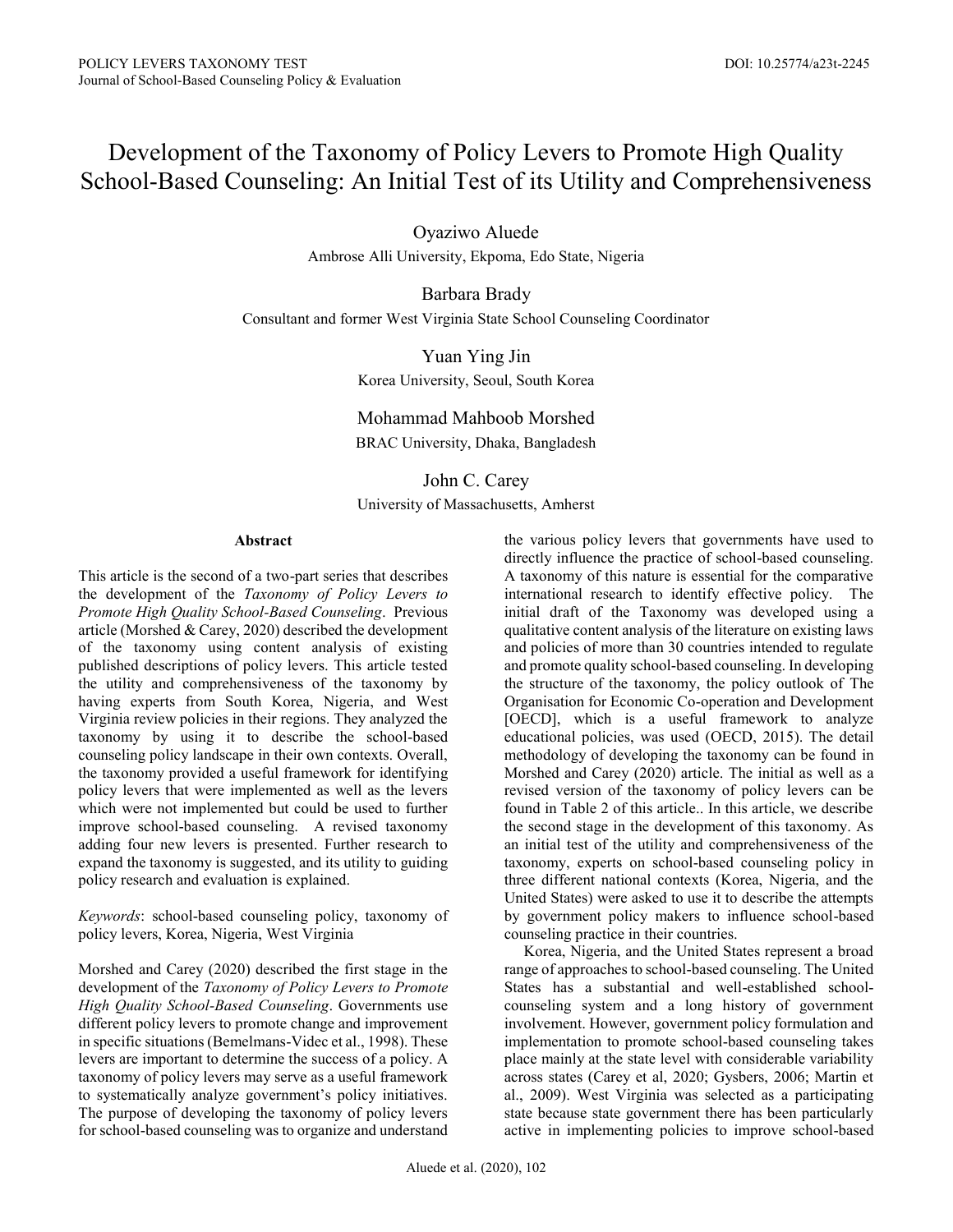counseling. The Republic of Korea has made significant progresses in recent years in developing school-based counseling. School-based counseling in Nigeria is emerging but is still in the process of developing a robust school-based counseling system. Information from these three contexts with such different statuses of the school-based counseling systems was considered to provide useful information of the extent to which the initial taxonomy reflected the diversity of school-based counseling systems and policies across different national contexts. Consequently, collecting this information offered the promise of expanding the taxonomy as well as improving its comprehensiveness.

 For each of the three countries, following specific questions in the policy reviews were addressed:

- 1. What policy levers from the initial taxonomy have been implemented?
- 2. What policy levers from the initial taxonomy have not been implemented?
- 3. Are there any laws or policy initiatives related to schoolbased counseling that are not included in the policy levers listed in the initial taxonomy?
- 4. Based on the policy review, what additions and changes can be suggested to the taxonomy?

 To achieve the initial test of the policy levers created by Morshed and Carey (2020). The authors reviewed the laws and policies that have influenced the practice of schoolbased counseling in these three countries and compared these laws and policies to the levers included in the initial taxonomy. In each of the three countries, a coauthor with extensive knowledge of the history and current practice of school-based counseling developed a comprehensive list of government policies that had been implemented to influence the practice of school-based counseling over the past 20 years. They provided critical feedback on the utility and comprehensiveness of the taxonomy and attempted to map policy guidelines to specific policy levers in the original taxonomy. They also separately analyzed the extent to which the initial taxonomy was missing important policy levers that were relevant for South Korea, Nigeria and state of West Virginia. Where a match could not be found, they indicted that a new lever needed to be added to the taxonomy for a particular country or state. The fourth and fifth coauthors, who had developed the original taxonomy, reviewed these determinations. Three disagreements were resolved by discussion.

#### **South Korea**

The Korean government has implemented several policy levers that are included in the taxonomy. Each is reviewed below organized by policy focus.

#### **Assuring the Initial Competence of School-Based Counselors**

The Korean government implemented one policy lever related to this policy focus in Morshed and Carey's (2020) taxonomy of policy levers. The lever is *A.1 Licensing/Certifying school-based counselors*. Korea's school counselor licensing system was developed after the passage of the Revised Elementary and Secondary School Education Act of 2004. Under this system, candidates seeking to attain an entrance-level (Level 2) schoolcounselor certification must meet one of the following criteria: (a) hold a bachelor's degree in a psychology-related major; (b) complete school-counselor coursework at a statedesignated school-counseling graduate-school program and get a master's degree in counseling; or (c) hold a Level 2 teacher certification and complete school-counselor coursework at a state-designated school-counseling graduate-school program. Candidates who satisfy one of the criteria must also pass the teacher examination, which is administered by the Ministry of Education, before they can be certified as a school counselor (Kim, 2009). Although the government licensing system was aimed at ensuring the initial competence of school-based counselors, it should be noted that the system has been criticized because the certification requirements do not align with a counselor's daily responsibilities (Eun & Kim, 2004; Park & Bang, 2007; Seong & Lee, 2017; Yu, 2007).

#### **Assuring the continuing Competence of School-Based Counselors**

The Korean government implemented one policy lever related to this policy focus in Morshed and Carey's (2020) taxonomy of policy levers. The lever is *B2. Providing support for professional development education for school counselors*. Korea's school counseling system is overseen by the Wee Center, which is affiliated with and funded by the Ministry of Education. The Wee Center monitors and supports the national school counseling system and offers periodic training to school counselors seeking to advance their professional development. However, the majority of the courses offered by the Wee Center are only open to school counselors with tenure, a group that represents only 25% of all school-based counselors in Korea. The remaining 75% of school-based counselors hold certifications issued by professional associations, including the Korean Psychological Counseling Association (Lee & Yang, 2017), resulting in a discrepancy in the counseling services provided to schools. Furthermore, the training offered by the Wee Center has been criticized in several academic publications for not providing adequate support to counselors throughout the different stages of their careers, as well as for the lack of a systematic approach to curriculum development (Kim & Lee, 2012; Lee et al., 2012).

#### **Promoting the Hiring of School Counselors in Schools**

The Korean government implemented two policy levers related to this policy focus. One of them is in Morshed and Carey's (2020) taxonomy of policy levers. The lever is *F1.*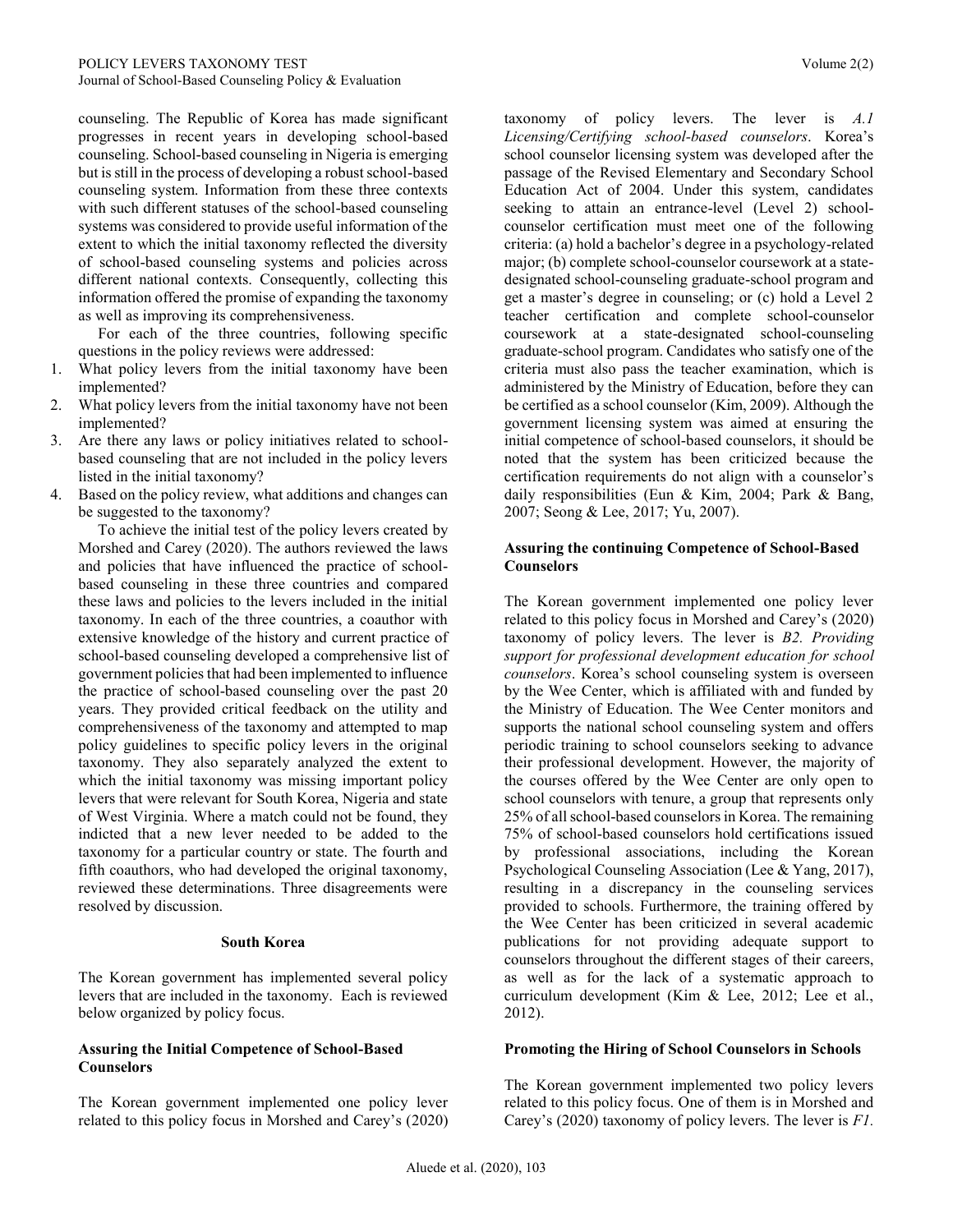*Suggesting that Schools have Counselors*. The Revised Elementary and Secondary School Education Act of 2004 suggests that all schools have one counselor on staff and assigns school counselors to a specific school, city or provincial educational office. Since the law revision came into effect, 41.1% of elementary, middle, and high schools nationwide now employ at least one school counselor or professional counselor, whereas before there was none (Choi, 2017). Even so, this percentage is still far below than that of other countries such as the United States and should be increased. The other, *Mandating the number of school counselors to be hired in each year*, is not in the taxonomy and a suggested addition. It has been added to the revised taxonomy. Every year, the local provincial or municipal educational department determines the number of school counselors to be hired in that year. The policy is generally viewed as beneficial, as it has increased, albeit with limits, the number of school counselors in the country. However, the policy is not without drawbacks. Because the number of counselors that each school or district can hire is predetermined, qualified candidates must sometimes wait one or two years before they attain employment, which could make the school counselor profession less attractive to qualified applicants.

 Professional counselors are equipped with different counseling theories and skills, creating a disparity in counseling services. For example, professional counselors working in Korean schools have one of the following certifications (a) youth counselor, issued by the Ministry of Gender Equality and Family (the only government-issued counseling certification in South Korea at present); (b) professional counselor, issued by the Korean Counseling Association; (c) counseling psychologist, issued by the Korean Counseling Psychological Association; (d) clinical psychologist, issued by the Human Resource Development Service of Korea; or (e) social welfare worker-Level 1 (Kim, 2009). This indicate a variability in professional school-based counselor development and hiring scenario.

#### **South Korea Summary**

Overall, the taxonomy (Morshed & Carey, 2020) provided a useful description of the focus and nature of laws and government policy initiatives in South Korea that have been implemented to promote high quality school-based counseling. Table 1 highlights the policy levers implemented and not implemented in South Korea. To date only three levers identified in the taxonomy have been implemented. One lever that has been implemented in South Korea could be added to the taxonomy. In the South Korean context, the taxonomy can provide useful suggestions for policy levers that can be implemented in the future to improve the practice of school-based counseling. The following two levers are promising next steps in policy development: (a) A2. Accrediting school counselor training programs and (b) E2. Developing or adopting a role statement for school-based counselors. Training program

accreditation is needed to help guarantee that all universities offering counselor training meet the same standards. Developing a role statement for school-based counselors could remove some of the current ambiguity around their role in the schools. Given that the school counseling system is in the early stages of development in South Korea, the taxonomy can be best used as a roadmap for advancing the profession and can guide both policy development and policy advocacy.

#### **Nigeria**

The Ministry of Education in Nigeria has implemented several initiatives related to the policy levers described by the taxonomy. These initiatives are described below organized by policy focus.

#### **Assuring the Initial Competence of School-Based Counselors**

The Nigerian government implemented one policy lever related to this policy focus in Morshed and Carey's (2020) taxonomy of policy levers. The lever is *A1. Licensing/certification of school-based counselors*. The Federal Ministry of Education has policy guideline that prescribes minimum qualifications for employment of school-based counselors (Federal Ministry of Education, 2016). According to this policy guideline, successful candidates for school counselors must meet one of the following conditions: (a) they must hold a Bachelor's degree in Education with a focus in Guidance and Counseling; or (b) they must hold a Bachelor's degree in Education in any teaching subject and have, in addition, a Masters of Education in Guidance and Counseling.

 In addition, the Nigeria government have initiatives related to *A2. Accrediting school counselor training programs*. The National Universities Commission (NUC) is responsible for accrediting school counseling training programs. The NUC has developed the Benchmark for Minimum Accreditation Standards (BMAS), which prescribes the minimum requirements for acquisition of bachelor's degree in Guidance and Counseling from any Nigerian University (NUC, 2018). It prescribes a minimum of 30 (semester credits) and a maximum of 48 weighted credits per academic session (two semesters) for the duration of the program (NUC, 2018). The prescribed courses includes: (a) Foundations of Education courses such as History of Education, Philosophy of Education, Educational Psychology and Comparative Education; (b) Leadership in Education courses such as Educational Management and Curriculum Studies; (c) Introduction to Guidance and Counseling; (d) Principles and Techniques of Guidance and Counseling; (e) Counseling for Special Needs; (f) Occupational Information, Job Analysis and Job Evaluation; (g) Sex, Marital, Family and Child Counseling; (h) Behavior Modification; (i) Counseling in Special Settings (j) Group Counseling; and (k) Practicum in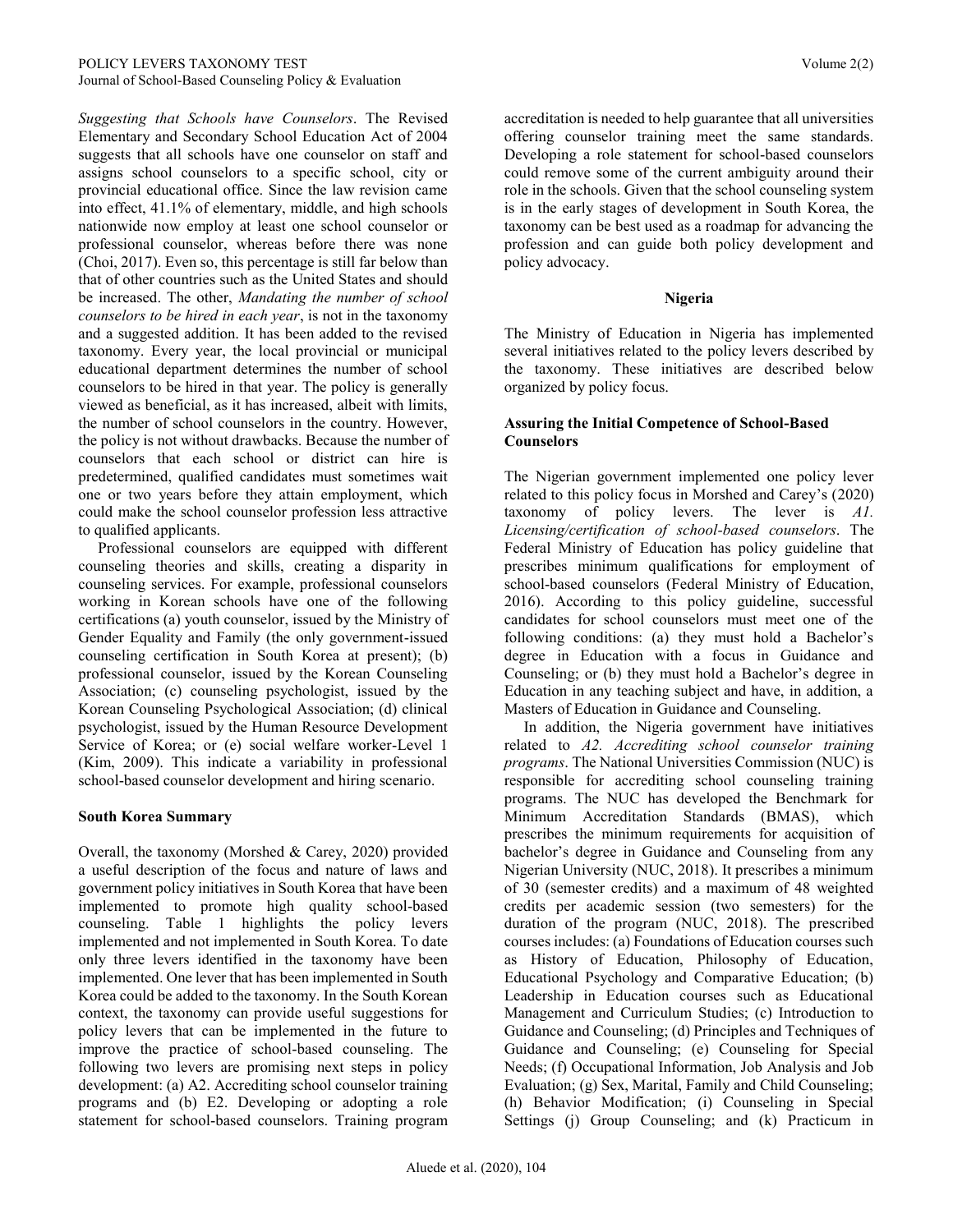Guidance and Counseling. In addition, students are required to have some apprenticeship or internship experience where they are expected to gain some practical clinical experience (NUC, 2018). Using these levers related to licensing of school-based counselors and accreditation of counseling training programs are promising steps towards institutionalizing school-based counseling in Nigeria.

#### **Assuring the Continuing Competence of School Counselors**

The Nigerian government initiated one policy lever related to this policy focus in Morshed and Carey's (2020) taxonomy of policy levers. The lever is *B1. Requiring professional development as a condition for continuing employment for all school counselors*. The Bill for an Act to Establish the Counseling Practitioners Council of Nigeria has passed its second reading at the Nigeria's National Assembly (Senate of the Federal Republic of Nigeria, 2018). When it is passed into law, the legislation will make counseling an officially recognized profession. Amongst other things, the bill would have provisions that reflects this Policy Lever. Detail of this provision is yet to formalize.

#### **Ensuring that School Counseling Activities are Planned, Organized, and Evaluated well in School**

The Nigerian government initiated one policy lever related to this policy focus in Morshed and Carey's (2020) taxonomy of policy levers. The lever is *D1. Developing or adopting a model for school counseling practice*. The Federal Ministry of Education (2016) has prescribed a model on how guidance and counseling services are to be organized in schools. The model specifies the resources to be dedicated for the effective delivery of counseling services and conditions necessary for making counseling a valuable enterprise for counselors at all levels of education. It also identifies the National Counseling Board (NCB), as the state agency responsible for monitoring counseling programs in Nigeria. These are new progresses and how they are implemented in the field level is a matter of further inquiry.

#### **Promoting a Distinct School Counselor Role in Schools**

The Nigerian government initiated one policy lever related to this policy focus in Morshed and Carey's (2020) taxonomy of policy levers. The lever is *E2. Developing or adopting a role statement for school-based Counselors*. Over the years, school counselors in several schools in Nigeria have been made to perform ancillary responsibilities, especially serving as subject teachers at the detriment of directing and coordinating counseling activities in their schools. This development was informed by lack of documentation of the specified roles of school counselors in Nigeria, which also in many instances resulted in uncertainty and related ambiguities about the actual duties and involvements of school counselors in Nigerian schools (Aluede, 2000; Aluede et al., 2005). The Federal Ministry of Education, in recognition of this problem, has recently developed a clear specification of the roles of school counselors in Nigerian schools (Federal Ministry of Education, 2016) reflecting the use of this policy lever. Like several of the initiatives in Nigeria discussed previously, this is also a new progress and detail implementation may materialize in the coming years.

# **Nigeria Summary**

Overall, the taxonomy (Morshed & Carey, 2020) provided a useful description of the focus and nature of laws and government policy initiatives in Nigeria that have been implemented to promote high quality school-based counseling. Table 1 highlights the policy levels employed and not employed in Nigeria. Nigeria has not implemented any lever that is not contained in the taxonomy. As with South Korea, in the Nigerian context, the taxonomy can provide useful suggestions for policies levers that can be implemented in the future to improve the practice of schoolbased counseling. Policy levers are in place to support the quality assurance related to the initial competence of school–based counselors and the assurance of the continuing competence of school counselors. These levers need to be evaluated to determine their effectiveness. While a model for practice is in place, policy work still needs to be done to promote the following: (a) the use of effective school counseling practices within the context of this model; (b) the hiring school counselors who can implement this model effectively; (c) the use of evaluation to ensure the continuously improvement of Nigeria's school counseling system.

# **West Virginia (United States Sample)**

Policy formulation and implementation to promote schoolbased counseling in the United States takes place mainly at the state level with considerable variability across states (Carey et al, 2020; Gysbers, 2006; Martin et al., 2009). West Virginia (WV) was selected as a United States sample because the state government has been particularly active in implementing policies to improve school-based counseling. WV has put policies in place that include most of the foci of the taxonomy (Morshed & Carey, 2020). In addition, the WV policy context indicates the need for adding levers related to the development of leadership in school-based counseling. While WV has had a school counseling policy advocacy initiative in place since 1971 when the WV School Counseling Association formed a state charter of the American School Counselor's Association (ASCA), many of the policy levers were not put into place until ASCA released the ASCA National Mode 2019 (ASCA, 2019). The development of the National Model encouraged the West Virginia Department of Education (WVDE) to strengthen its Comprehensive School Counseling Policy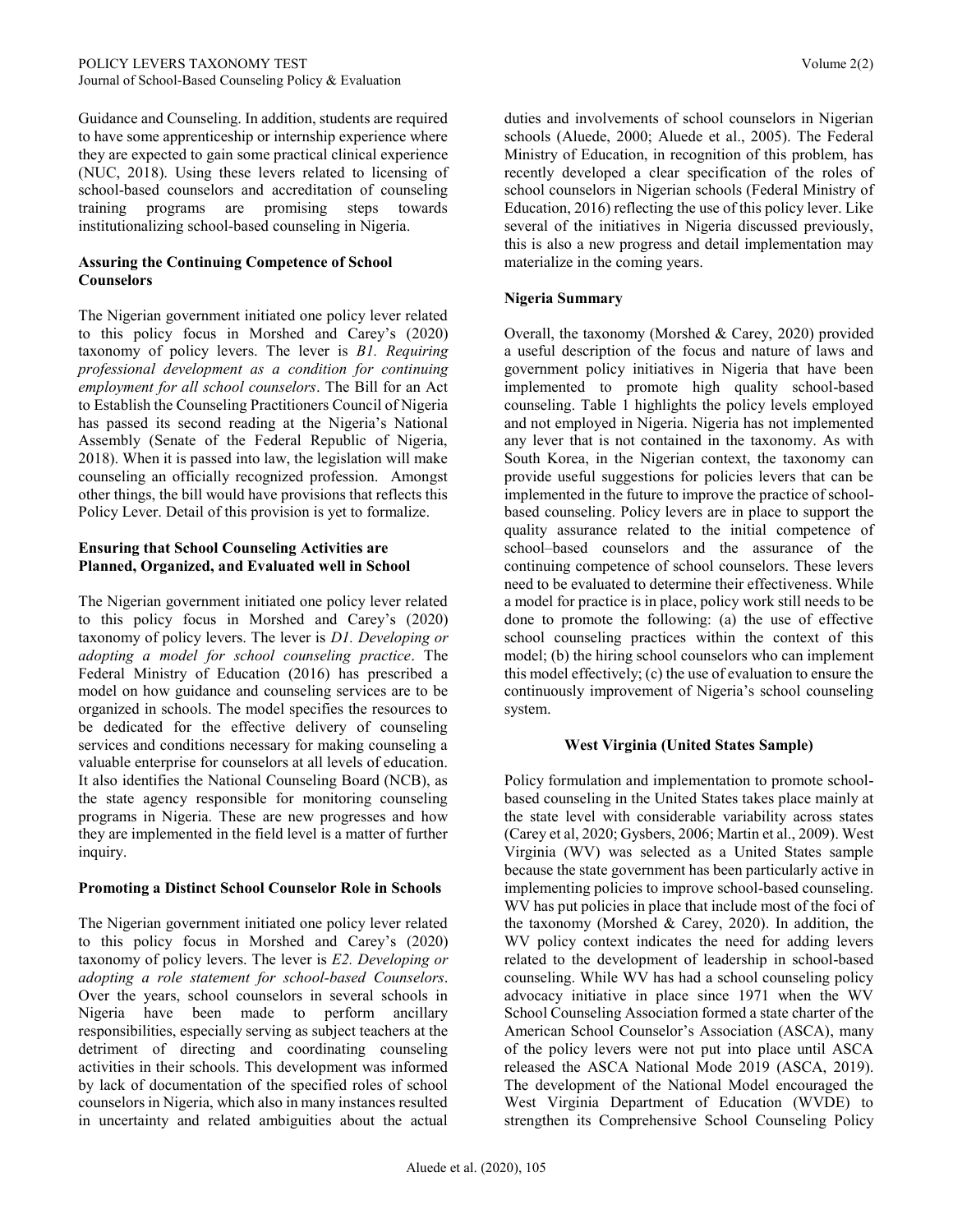and then employ a full-time School Counseling Coordinator to lead and coordinate policy development efforts (Schimmel, 2008). Specific state policies are reviewed below organized by policy focus.

#### **Assuring the Initial Competence of School-Based Counselors**

WV implemented two of the three levers related to this policy focus in Morshed and Carey's (2020) policy lever taxonomy. First one is related to *A1. Licensing/Certifying school-based counselors*. Since the early 1970s the WVDE has required school counselors to be certified through earning master's degree in a state accredited School Counseling Program and demonstrating a passing score on the Praxis examination (WVDE, 2018). The second initiative is related to *A2. Accrediting school counselor training programs*. School counselors are categorized as Professional Support Personnel, along with Nurses, School Psychologists, Speech-Language Pathologists, Attendance Directors and Coaches. In 2010, a state taskforce developed the *WV School Counselor Performance Standards* (WVDE, 2014a), providing a common language, describing what school counselors in WV need to know and be able to do. State program accreditation policy was revised to require universities to align training programs with these standards that outlined the counselors' work in relation to the developing WV State Model (WVDE, 2017b).

#### **Assuring the Continuing Competence of School Counselors**

WV implemented all three of levers related to this policy focus in Morshed and Carey's (2020) taxonomy of policy levers. WVDE policy sets forth professional development (PD) requirements for recertification of counselors which is related to *B1. Requiring professional development for relicensing*. Districts, organized by counties, have oversight but are required to submit data into the WVDE data system for monitoring purposes (WVDE, 2018). There are initiatives related to *B2. Providing support for professional development education for school counselors*. Both the state and the counties provide options for PD that align with the *WV School Counselor Performance Standards*. While ongoing PD is required to meet the annual continuing education mandates, counselors decide the courses and trainings they will take (WVDE, 2018).

 Finally, WV has initiatives related to *B3. Requiring periodic personnel evaluation of school counselors*. Until 2012, there was no personnel evaluation specific to school counselor. School counselors participated in a generic *Student Support Professional* evaluation that had very little to do with their role and did not contribute to increased competence. In 2011, in response to federal mandates, the WVDE began a massive educator evaluation overhaul. Initially, the focus was on teachers. However, because the state school counseling coordinator strategically included State Board members, teacher union leaders, and principals in the State Model stakeholder group, these members advocated for inclusion of school counselor and principals. A comprehensive, standards-based, online school counselor evaluation system was developed in 2011, utilizing a datadriven, goal-setting model to ensure the continuing development of competence of school counselors (WVDE, 2014a). At present, the WV does not have a system in place to analyze and monitor performance evaluation data.

#### **Promoting the Use of Effective School Counseling Practices**

WV implemented both of the levers related to this policy focus in Morshed and Carey's (2020) taxonomy of policy levers. First lever related to this policy focus *is C1. Advocating for best practices*. In 2007, the state School Counseling Coordinator worked with other state and national leaders to develop a five-year strategic plan that articulated clear goals for aligning WV CSCPs with national best practices. This plan guided policy efforts in WV and encouraged practitioners to employ best practices. First lever related to this policy focus is *C2. Developing and disseminating resources to support effective practice*. The state School Counseling Coordinator worked with stakeholder groups to develop a variety of resources (curriculum, best-practice protocols, program tools, training initiatives, etc.). School counselors' use of these tools were recommended but not required. A state website was developed to disseminate resources and information to school counselors.

#### **Ensuring that School Counseling Activities are Planned, Organized, and Evaluated Well in Schools**

WV implemented one lever related to this policy focus in Morshed and Carey's (2020) taxonomy of policy levers. The lever is *D1. Developing or adopting a model for school counseling practice*. The WV School Counseling Model was finalized in 2012. While it was closely aligned with the ASCA National Model (ASCA, 2012), it had its own nuisances about the delivery system and structure. For example, schools are required to deliver a three-tier school counseling program consisting of prevention, intervention, and treatment and to align this program with other schoolbased student support systems (WVDE, 2017a). The WVDE initially offered training to help counselors align with the model. However, these training were voluntary. After full implementation of the policy, another round of trainings was offered in 2014 to principals and counselors. While implementation of the WV School Counseling Model is required in all schools (WVDE, 2014b), there is no accountability mechanism at the state level to ensure compliance.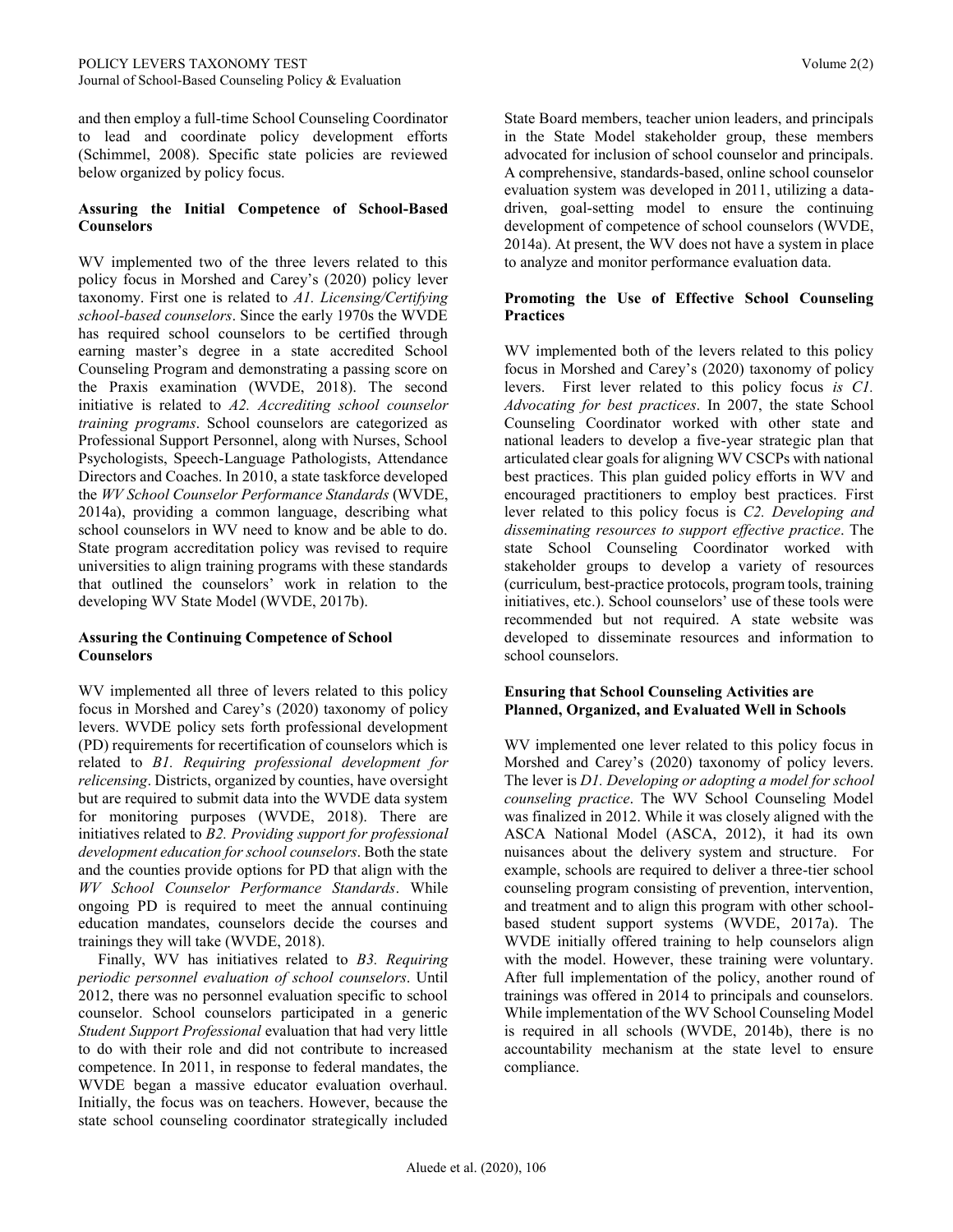#### **Promoting a Distinct School Counselor Role in Schools**

WV implemented all three levers related to this policy focus in Morshed and Carey's (2020) taxonomy of policy levers. First one is *E1. Developing a distinct job classification and description for school-based counselors*. WV has had a distinct job description for school counselors for many years. The performance standards developed in 2010 further defined and clarified the role of school counselors (WVDE, 2012). Second one is *E2. Developing or adopting a role statement for school-based counselors*. Several policy and practice documents exist that articulate the role of WV school counselors, including State Code (State of West Virginia, 2017), WVDE Policy 2315: Comprehensive School Counseling Programs (WVDE, 2017a), and the Comprehensive School Counseling Model Reference Guide (WVDE, 2014b). It is important to note that the role statement found in WV State Code provides vague and even outdated language and content. The final lever is E3. *Mandating that some school counseling-related activities are delivered in schools*. Since the early 1980s, state legislative code required that counselors spend 75% of their time in direct student counseling and 25% in vaguely described indirect services. However, in 2019, that code was updated to require school counselors to spend 80% in direct services to students and 20% of their time in indirect (State of West Virginia, 2019). WVDE Policy 2315: *Comprehensive School Counseling Programs* mandates that school counselors "spend their time planning, designing, managing, facilitating, delivering, and evaluating a comprehensive school counseling program that benefits all students in accordance with the West Virginia School Counseling Model, Policy 5100, and W. Va. Code §18-5- 18b" (WVDE, 2017a, p. 4). This policy identifies four distinct delivery systems that make up all WV CSCPs: Personalized Student Planning, Integrated Delivery of the WV Standards for Student Success Standards, Responsive Services and Student Supports. Specific activities for each delivery system component are defined in the Policy. Counties have local control related to the activities that are delivered in schools and there is currently no capacity at the state level to monitor local compliance with state policy.

#### **Promoting the Hiring School Counselors in Schools**

WV implemented three of the seven levers related to this policy focus in Morshed and Carey's (2020) taxonomy of policy levers. First one is *F2. Mandating that schools have counselors*. The Student Support Funding Plan requires that all counties fund certified school counselors who will deliver a comprehensive school counseling program in every WV school (State of West Virginia, 2017b; WVDE, 2017a). Second one is *F3. Requiring that only qualified counselors be employed in schools*. State policy mandates that only certified school counselors deliver the comprehensive school counseling program (WVDE, 2017b).

 And the final one is *F6. Funding school counseling positions in schools*. Funding for school counselors is mandated in WV (State of West Virginia, 2017). Because of policy advocacy efforts, the school aid funding formula was revised in 2008 leading to setting aside annual funding solely for the employment of school counselors. The Student Support Funding Plan guaranteed funding for the number of counselors employed during the 2007-08 and increased the allowance by 0.5% per year through the year 2012-13 (State of West Virginia, 2017). The state monitors compliance through required staffing reports. Overall this mandate and other school counseling advocacy efforts led to a 12% increase in number of counselors employed in WV (e.g., the student to counselor ratio decreasing over a tenyear span from 416:1 in 2004-05 to 373:1 in 2014-15; National Association of College Admission Counseling & American School Counselor Association, 2018).

#### **Ensuring that the Country's School Counseling System Continuously Improves**

WV implemented both of the levers related to this policy focus in Morshed and Carey's (2020) taxonomy of policy levers. First one is *G1. Leading periodic statewide evaluation of the school counseling system*. Until July 2017, the Office of Educational Performance Audits (OEPA), a non-WVDE entity, was employed by the WV legislature to audit WV schools. This agency was charged with auditing compliance with state code but not actual WVDE policies. Consequently, while OEPA monitored compliance with the 75/25 rule (that counselors spend 75% of their time in direct student counseling and 25% in indirect services), it did not monitor schools' use of the WV school counselor performance evaluation system or alignment with the state school counseling model. In 2017, the state legislature eliminated the OEPA and required the WVDE to develop its own auditing system. As of the publication date of this article, this new auditing system was still under development, but it is intended to monitor compliance of both state code and state policy. The system also is intended to generate information to help school improve their school counseling programs. Second and final one is *G2. Promoting local evaluation of school counseling programs and activities*. Since 2014, as per Policy 5310: Performance Evaluation of School Counselors, schools have been required to conduct an annual program audit and develop an program improvement goal. Attainment of this goal is to be evaluated as part of the counselor's performance evaluation at the local level. (WVDE, 2014a). However, state monitoring of the compliance with this requirement is minimal due to staffing deficiencies at the state level

#### **Suggested Additions to the Taxonomy**

The WV policy context indicates the need to adding policy levers to the taxonomy related to the development of leadership in school-based counseling. During the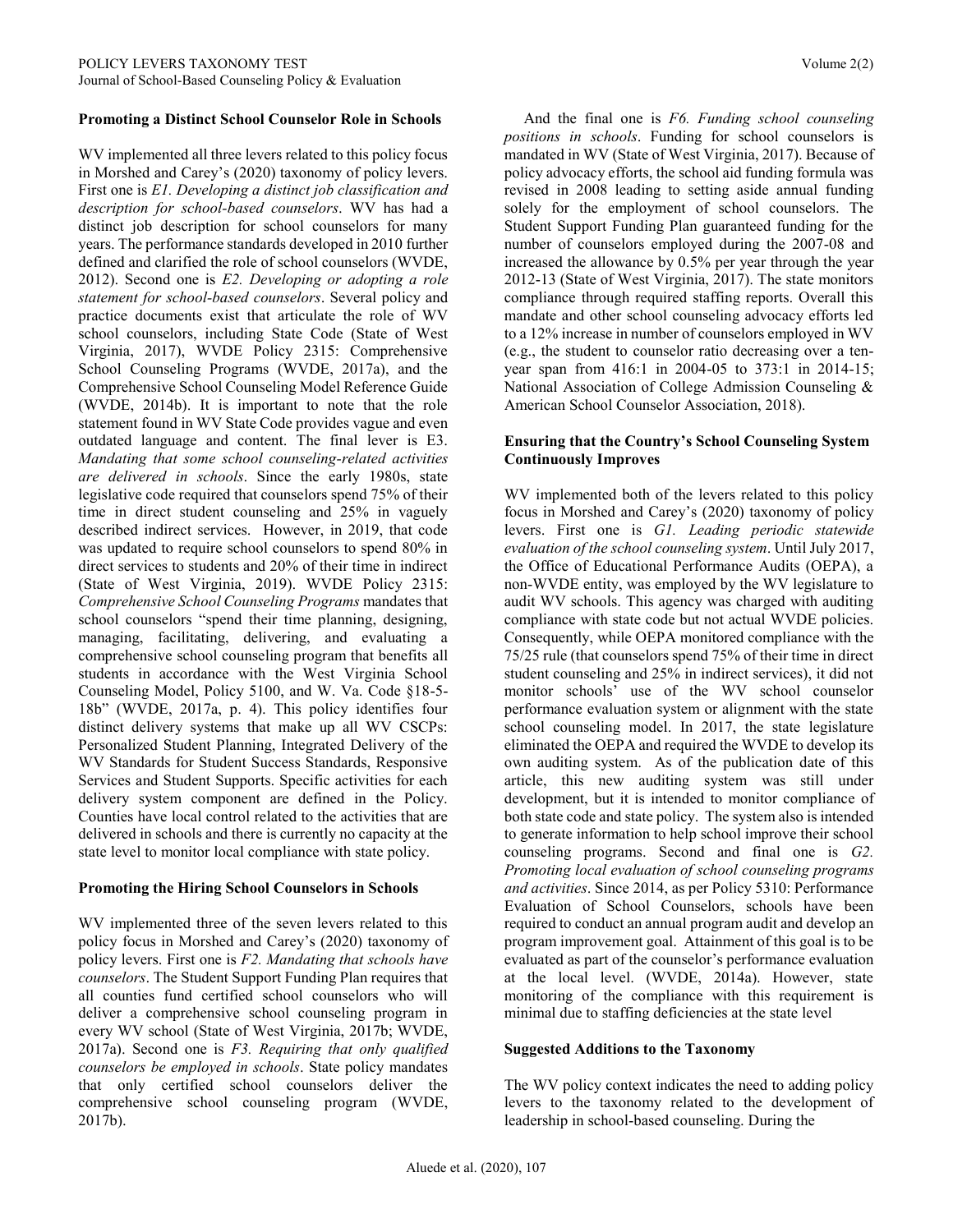| <b>Policy Lever</b>                                                                         | Nigeria | South<br>Korea | West<br>Virginia |
|---------------------------------------------------------------------------------------------|---------|----------------|------------------|
| A1. Licensing/certifying school-based counselors                                            | X       | $\times$       | $\times$         |
| A2. Accrediting school counselor training programs                                          | X       |                | X                |
| A3. Providing funding to improve the quality of school counselor training program           |         |                |                  |
| B1. Requiring professional development for relicensing                                      | X       |                | $\times$         |
| B2. Providing support for professional development education for school counselors          |         | X              | X                |
| B3. Requiring periodic personnel evaluation of school counselors                            |         |                | $\times$         |
| C1. Advocating for best practices                                                           |         |                | X                |
| C2. Developing and disseminating resources to support effective practice                    |         |                | $\times$         |
| D1. Developing or adopting a model for school counseling practice                           | X       |                | X                |
| E1. Developing a distinct job classification and description for school-based<br>counselors |         |                | X                |
| E2. Developing or adopting a role statement for school-based counselors                     | X       |                | X                |
| E3. Mandating that some school counseling-related activities are delivered in<br>schools    |         |                | $\times$         |
| F1. Suggesting that schools have counselors                                                 |         | X              |                  |
| F2. Mandating that schools have counselors                                                  |         |                | $\times$         |
| F3. Requiring that only qualified counselors be employed in schools                         |         |                | X                |
| F4. Suggesting appropriate student to counselor staffing ratio                              |         |                |                  |
| F5. Mandating appropriate student to counselor staffing ratio                               |         |                |                  |
| F6. Funding school counseling positions in schools                                          |         |                | X                |
| F7. Hiring school counselors and placing them in schools.                                   |         |                |                  |
| G1. Leading periodic statewide evaluation of the school counseling system                   |         |                | X                |
| G2. Promoting local evaluation of school counseling programs and activities                 |         |                | X                |

**Table 1 Policy Levers Used in Nigeria, South Korea, and West Virginia**

implementation of the *WV School Counseling Model*, it became obvious that both counselors and school administrators needed to develop leadership skills in order to bring about the desired reforms and improvements. Similarly, the state leaders also needed to develop their own skills in leadership and systemic change. Competent schoolbased counseling leadership is essential for the advancement of the counseling profession (Chang et al., 2012). Louis and colleagues (2010) described leadership as the ability to provide direction and exercise influence to create effective infrastructures and build capacity to move the profession in agreed-upon and worthwhile directions. School principals and superintendents face the problem of too many initiatives, resulting in responsibility overload, and lack of training, skills or expertise to lead student support initiatives (Green, 2009). Yet historically, the principal most often determines the role and function of the counselor in each school (Kirchner & Setchfield, 2005). While policy levers specific to leadership development were not intentionally implemented, the WV experience suggests that a policy focus related to "Enhancing the capacity of educational leaders to support the implementation of high quality school-based counseling services" should be added

to the taxonomy along with policy levers related to: developing school-based counselor leaders at the state/national level; developing school-based counselor leaders at the district and school levels; and educating school leaders on the effective management of school-based counseling programs and supervision of school-based counselors.

#### **West Virginia Summary**

Overall, the taxonomy of policy levers (Morshed & Carey, 2020) provided a useful description of the focus and nature of laws and government policy initiatives in West Virginia that have been implemented to promote high quality schoolbased counseling. Table 1 highlights the policy levers implemented and not implemented in West Virginia. To date 16 levers identified in the taxonomy have been implemented. In addition, the implementation of policies intended to promote improvements school-based counseling services suggested the need for three additional policy levers associated with leadership development. WV demonstrates a reasonably comprehensive approach to school-based counseling policy. However, these levers need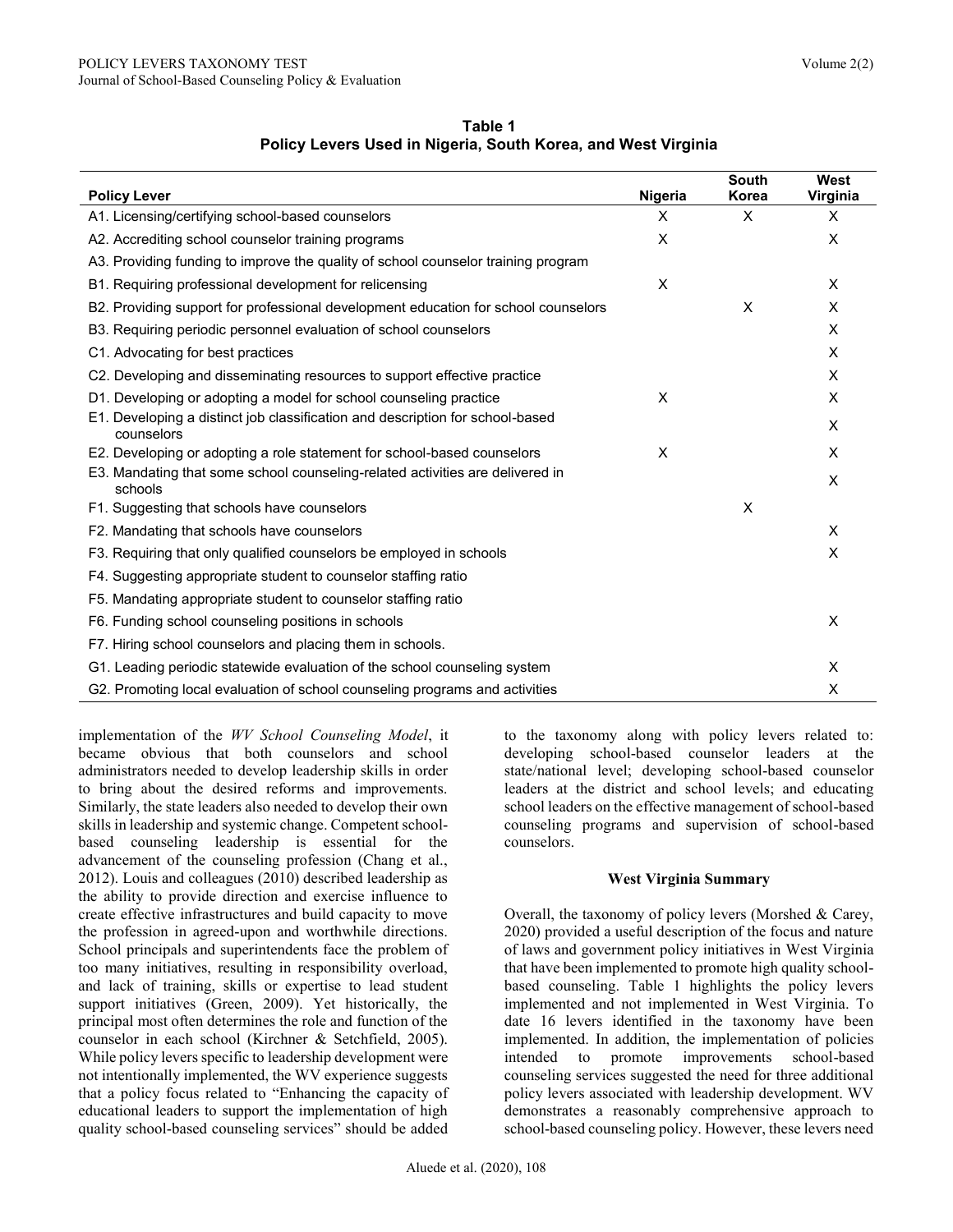| Table 2                                                                                |
|----------------------------------------------------------------------------------------|
| Taxonomy of Policy Levers Used to Promote High Quality School-Based Counseling-Revised |

| <b>Focus</b>                                                                                                                          | <b>Policy Lever</b>                                                                                                                            |
|---------------------------------------------------------------------------------------------------------------------------------------|------------------------------------------------------------------------------------------------------------------------------------------------|
| A. Assuring the initial competence of school-based                                                                                    | A1. Licensing/certifying school-based counselors.                                                                                              |
| counselors                                                                                                                            | A2. Accrediting school counselor training programs                                                                                             |
|                                                                                                                                       | A3. Providing funding to improve the quality of school counselor                                                                               |
|                                                                                                                                       | training programs.                                                                                                                             |
| B. Assuring the continuing competence of school                                                                                       | B1. Requiring professional development for relicensing                                                                                         |
| counselors                                                                                                                            | B2. Providing support for professional development education<br>for school counselors                                                          |
|                                                                                                                                       | B3. Requiring periodic personnel evaluation of school<br>counselors                                                                            |
| C. Promoting the use of effective school counseling                                                                                   | C1. Advocating for best practices                                                                                                              |
| practices                                                                                                                             | C2. Developing and disseminating resources to support effective<br>practice                                                                    |
| D. Ensuring that school counseling activities are<br>planned organized and evaluated well in schools.                                 | D1. Developing or adopting a model for school counseling<br>practice                                                                           |
| E. Promoting a distinct school counselor role in schools.                                                                             | E1. Developing a distinct job classification and description for                                                                               |
|                                                                                                                                       | school-based counselors<br>E2. Developing or adopting a role statement for school-based                                                        |
|                                                                                                                                       | counselors                                                                                                                                     |
|                                                                                                                                       | E3. Mandating that some school counseling-related activities are<br>delivered in schools                                                       |
| F. Promoting the hiring school counselors in schools                                                                                  | F1. Suggesting that schools have counselors                                                                                                    |
|                                                                                                                                       | F2. Mandating that schools have counselors                                                                                                     |
|                                                                                                                                       | F3. Requiring that only qualified counselors be employed in<br>schools                                                                         |
|                                                                                                                                       | F4. Suggesting appropriate student to counselor staffing ratio                                                                                 |
|                                                                                                                                       | F5. Mandating appropriate student to counselor staffing ratio                                                                                  |
|                                                                                                                                       | F6. Funding school counseling positions in schools                                                                                             |
|                                                                                                                                       | F7. Hiring school counselors and placing them in schools                                                                                       |
|                                                                                                                                       | F8. Mandating the number of school counselors to be hired<br>in each year.                                                                     |
| G. Ensuing that the country's school counseling system<br>continuously improves                                                       | G1. Leading periodic statewide evaluation of the school<br>counseling system                                                                   |
|                                                                                                                                       | G2. Promoting local evaluation of School counseling programs                                                                                   |
|                                                                                                                                       | and activities                                                                                                                                 |
| H. Enhancing the capacity of educational leaders to<br>support the implementation of high quality<br>school-based counseling services | H1. Developing school-based counselor leaders at the<br>state/national level.                                                                  |
|                                                                                                                                       | H2. Developing school-based counselor leaders at the<br>district and school levels.                                                            |
|                                                                                                                                       | H3. Educating school leaders on the effective management<br>of school-based counseling programs and supervision<br>of school-based counselors. |
| Note. Additional levers and policy focus in the revised version are noted in bold.                                                    |                                                                                                                                                |

to be evaluated to determine their effectiveness. Presently, anecdotal evidence suggests that an absence of monitoring of school compliance with policies is likely hampering the effectiveness of some of the levers.

### **Cross Context Observations**

Table 1 contains a summary of policy levers from Morshed and Carey's (2020) original taxonomy of policy levers that were implemented in South Korea, Nigeria, and West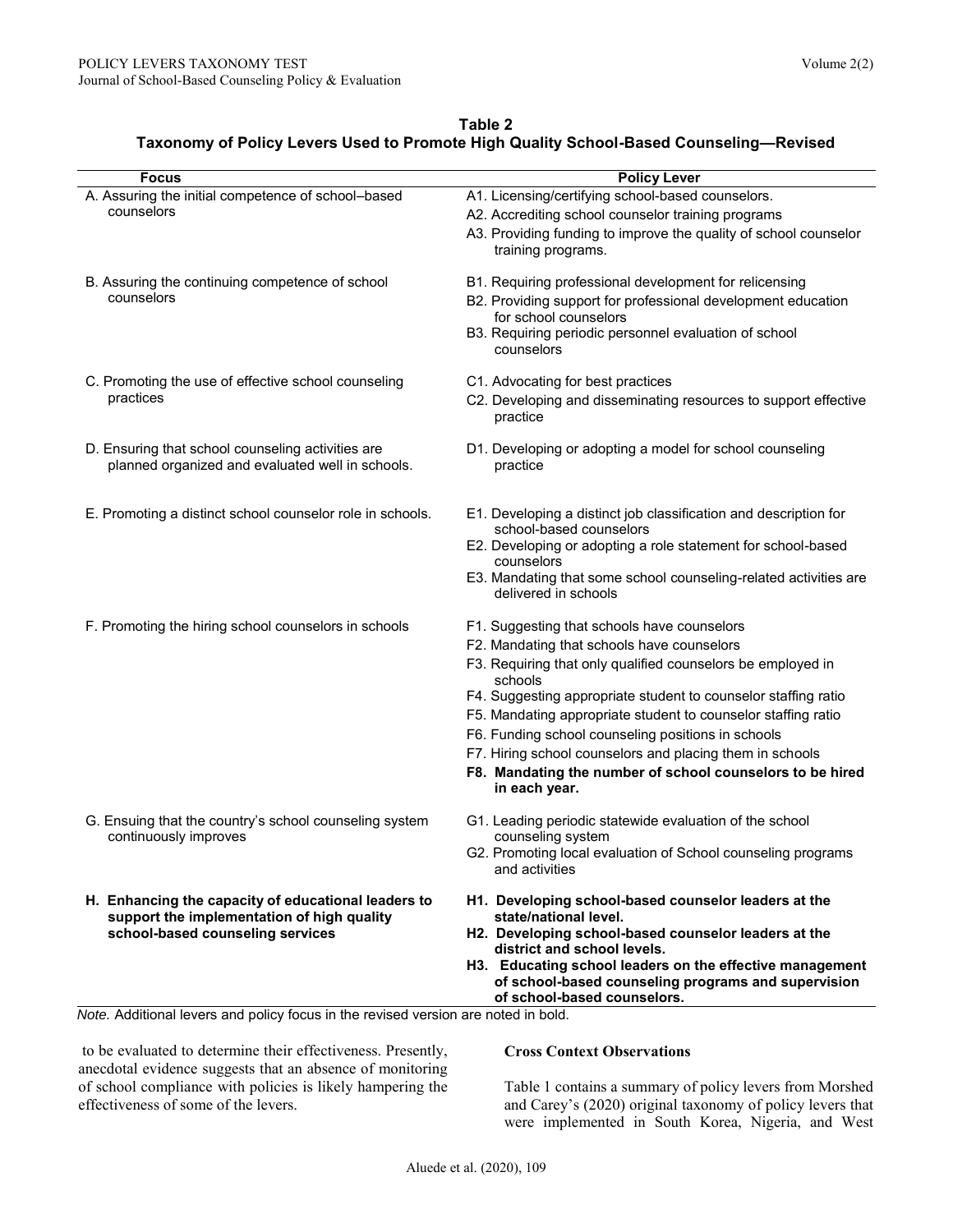Virginia. As anticipated, more levers were utilized in the West Virginia context where there is a long history of government support for school-based counseling than either of the other two contexts. In both the South Korean and Nigerian contexts, the taxonomy provided a useful framework for identifying policy levers that were not implemented but which could be put in place to improve school-based counseling.

 In this second initial phase of development, the taxonomy proved to be reasonably comprehensive. Seventeen of the 21 policy levers in the original taxonomy were implemented in at least one context. Four policy levers in the original taxonomy were not found to be have been implemented in South Korea, Nigeria, or West Virginia: (a) *A3. Providing funding to improve the quality of school counselor training programs*; (b) *F4*. *Suggesting appropriate student to counselor staffing ratio*; (c) *F5*. *Mandating appropriate student to counselor staffing ratio*; (d) *F7*. *Hiring school counselors and placing them in schools*. However, all four of these have been implemented in other national contexts (Morshed & Carey, 2020).

#### **The Revised Taxonomy of Policy Levers Used to Promote High Quality School-Based Counseling**

The South Korean observations suggest that one additional lever is needed to be added under an existing policy focus: mandating the number of school counselors to be hired in each year. The West Virginia study suggested the need to include an additional policy focus related to educational leadership enhancement with three associated policy levers: (a) developing school-based counselor leaders at the state/national level; (b) developing school-based counselor leaders at the district and school levels; (c) educating school leaders on the effective management of school-based counseling programs and supervision of school-based counselors. Table 2 presents the revised taxonomy with these changes included.

# **Implications**

Research on international policy levers is needed to assure that the taxonomy provides a comprehensive picture on both policy foci and associated levers. It is necessary to continue to expand the comprehensiveness of the taxonomy by including laws and policies from additional contexts. However, we believe that the taxonomy is now sufficiently developed to guide the study of policy effectiveness both within national contexts and to do cross context comparison in order to identify the strengths and limitations of the various policy approaches to improving school-based counseling. The revised taxonomy would also help identify the conditions under which the various levers are effective and the potential unintended negative consequences associated with the implementation of each lever across contexts. As noted above, such policy research and evaluation are needed to ensure the effectiveness of policies

intended to promote high quality school-based counseling practice.

 At this point, while the taxonomy can be used to describe the utility and the comprehensiveness of a country's policy approach to improving school-based counseling, it cannot ensure that the policies are actually having their intended effects. In the West Virginia context, for example, it was noted that the effectiveness of some policy levers was undermined by a lack of ability to monitor compliance. Evaluation of policy implementation is necessary to define the necessary conditions for effectiveness.

 In addition, the taxonomy itself cannot provide information about which policy levers would be most effective (or cost-effective) to achieve a desired end. Both Nigeria and the West Virginia use state licensure/certification and training program accreditation to assure the initial competence of school–based counselors. Policy evaluation is necessary to determine whether both levers are indeed necessary to achieve the desired policy objective. Finally, the taxonomy itself cannot provide information about which levers are likely to be most effective in which contexts or how effective policy level implementation may be different across contexts. The taxonomy, however, does enable comparative research on policy levers and their requirements for effective implementation.

 Finally, the primary advantages of the *Taxonomy of Policy Levers Used to Promote High Quality School-Based Counseling—Revised* are threefold: (a) it identifies specific policy levers related to identified policy objectives (i.e., foci); (b) it establishes a common language to describe school-based counseling policy approaches; and (c) it enables both national and international comparative policy research and evaluation that will provide the information needed for formulating effective school-based counseling policy.

#### **Author Note**

Oyaziwo Aluede, Department of Guidance and Counselling, Ambrose Alli University, Ekpoma, Edo State, Nigeria. Barbara Brady, Consultant and former West Virginia State School Counseling Coordinator. Yuan Ying Jin, Counseling Program, Korea University. Mohammad Mahboob Morshed, BRAC Institute of Educational Development, BRAC University, Dhaka, Bangladesh. John C. Carey, Ronald H. Fredrickson Center for School Counseling Outcome Research and Evaluation (CSCORE), University of Massachusetts, Amherst; Kui Yuan Fan, College of Educational Science, Harbin Normal University, Harbin, PRC; Lijuan He, CSCORE, University of Massachusetts, Amherst; Yuan Ying Jin, Counseling Program, Korea University. Correspondence concerning this article should be addressed to Mohammad Mahboob Morshed, BRAC Institute of Educational Development, BRAC University, Dhaka, Bangladesh (email: mahboob.morshed@bracu.ac.bd).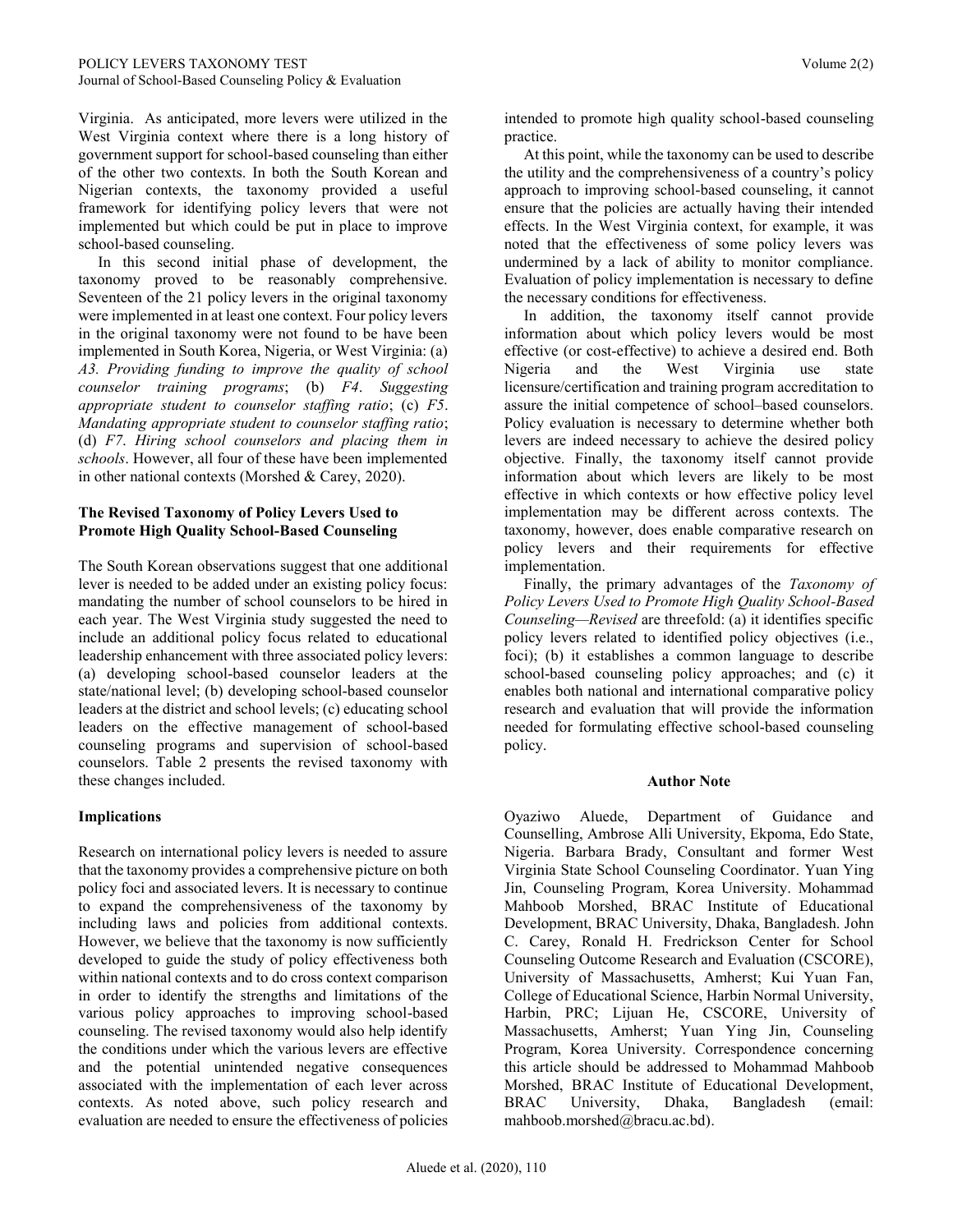#### **References**

- Aluede, O. (2000). The realities of guidance and counselling services in Nigerian secondary schools: Issues and benefits. *Guidance and Counseling*, *15*(2), 22-26.
- Aluede, O., McEachern, A. G., & Kenny, M. C. (2005). Counselling in Nigeria and the United States: Contrasts and similarities. *International Journal for the Advancement of Counselling*, *27*(3), 371-381. <https://doi.org/10.1007/s10447-005-8200-1>
- American School Counselor Association. (2012). *The ASCA national model: A framework for school counseling programs* (3rd ed.). Author.
- American School Counselor Association. (2019). *The ASCA national model: A framework for school counseling programs* (4th ed.). Author.
- Bemelmans-Videc M. L., Rist R. C., & Vedung E. (1998) *Carrots, sticks and sermons: Policy instruments and their evaluation* (5th ed). Transaction Publishers.
- Carey, J. C., Fan, K. Y., He, L., & Jin, Y. (2020). Five dimensions of school-based counseling practice: Factor analysis identification using the International Survey of School Counselors' Activities. *Journal of School-Based Counseling Policy and Evaluation, 2*(1), 4-21. <https://doi.org/10.25774/0rpq-0v54>
- Chang, A. Y., Barrio Minton, C. A., Dixon, A. L., Myers, J. E., & Sweeney, T. J. (2012). *Professional counseling excellence through leadership and advocacy*. Routledge.
- Choi, Y. S. (2017, April 7). Floating school counselors: Student-to-counselor ratio is 1,400 to 1 (in Korean). *Kukmin Daily*.

[http://news.kmib.co.kr/article/view.asp?arcid=0923725](http://news.kmib.co.kr/article/view.asp?arcid=0923725825) [825](http://news.kmib.co.kr/article/view.asp?arcid=0923725825)

- Eun, H. G., & Kim, T. H. (2004). The model of elementary educational counseling (in Korean). *The Journal of Elementary Education*, *17*(2), 533-554.
- Federal Ministry of Education. (2016). *Guideline for implementing national policy on counseling services in Nigeria*. Author.
- Green. L. (2009). *Practicing the art of leadership: A problem-based approach to implementing the ISLLC standards.* Pearson Educational.
- Gysbers, N. C. (2006). Improving school guidance and counseling through effective and sustained state leadership: A response to Miller. *Professional School Counseling*, *9*(3), 245-247.

<https://doi.org/10.1177/2156759X0500900301>

Kim, H. S., & Lee, K. H. (2012). A study of concept mapping for professional school counselors' in-service training needs according to their career stages (in Korean). *The Korean Journal of School Psychology*, *9*(3), 505-528.

- Kim, I. G. (2009). A study on the development plan of the professional school counselor system (in Korean). *The Korea Journal of Counseling*, *10*(1), 517-534.
- Kirchner, G. L., & Setchfield, M. S. (2005). School counselors' and school principals' perceptions of the school counselor's role. *Education*, *126*(1), 10-16.
- Lee, J. H., Kim, H. D., & Lee, S. M. (2012). Educational needs assessment for professional development of Korean professional school counselors (in Korean). *Korean Journal of Counseling*, *13*(1), 193-214.
- Lee, S. M., & Yang, N. Y. (2017).School-based Counseling Policy, Policy Research and Implications: Findings from South Korea. In J. C. Carey, B. Harris, S. M. Lee, & O. Aluede (Eds.), *International handbook for policy research in school-based counseling* (pp. 305- 314). Springer.
- Louis, K., Leithwood, K., Wahlstrom, K., & Anderson, S. (2010). *Learning from Leadership project: Investigating the links to improved student learning, Final report of research findings.* Columbia, MO: Center for Applied Research and Educational Improvement.
- Morshed, M. M., & Carey, J. C. (2020). Development of a taxonomy of policy levers to promote high quality school-based counseling policy and evaluation. *Journal of School-Based Counseling Policy and Evaluation, 2*(2), 95-101*.* <https://doi.org/10.25774/9scb-j720>
- National Association for College Admission Counseling & American School Counselor Association. (2018). *Stateby-state student-to-counselor ratio report: 10-year trends.*

[https://www.schoolcounselor.org/asca/media/asca/Publ](https://www.schoolcounselor.org/asca/media/asca/Publications/ratioreport.pdf) [ications/ratioreport.pdf](https://www.schoolcounselor.org/asca/media/asca/Publications/ratioreport.pdf)

- National Universities Commission. (2018). *Benchmark for minimum academic standards for undergraduate programmes in education.* Author.
- Park, K. A., & Bang, K. Y. (2007). School teachers' experiences of counselor education programs at graduate schools of education: A qualitative study (in Korean). *The Korea Journal of Counseling*, *8*(3), 1185- 1204.
- Schimmel, C. J. (2008). *School counseling in West Virginia: An examination of school counselors and implementation of WV policy 2315*, (Doctoral Dissertation), Marshall University, West Virginia, USA.
- Senate of the Federal Republic of Nigeria. (2018). *The bill for and act to establish the Counselling Practitioners Council of Nigeria (SB. 636) of 2018.* Unpublished Document.
- Seong, H. M., & Lee, S. M. (2017). School-based counseling: An International comparison (in Korean)*. Korean Journal of Counseling, 18*(5), 263-285.
- State of West Virginia. (2017). *Executive summary of the public school support program based on the final*